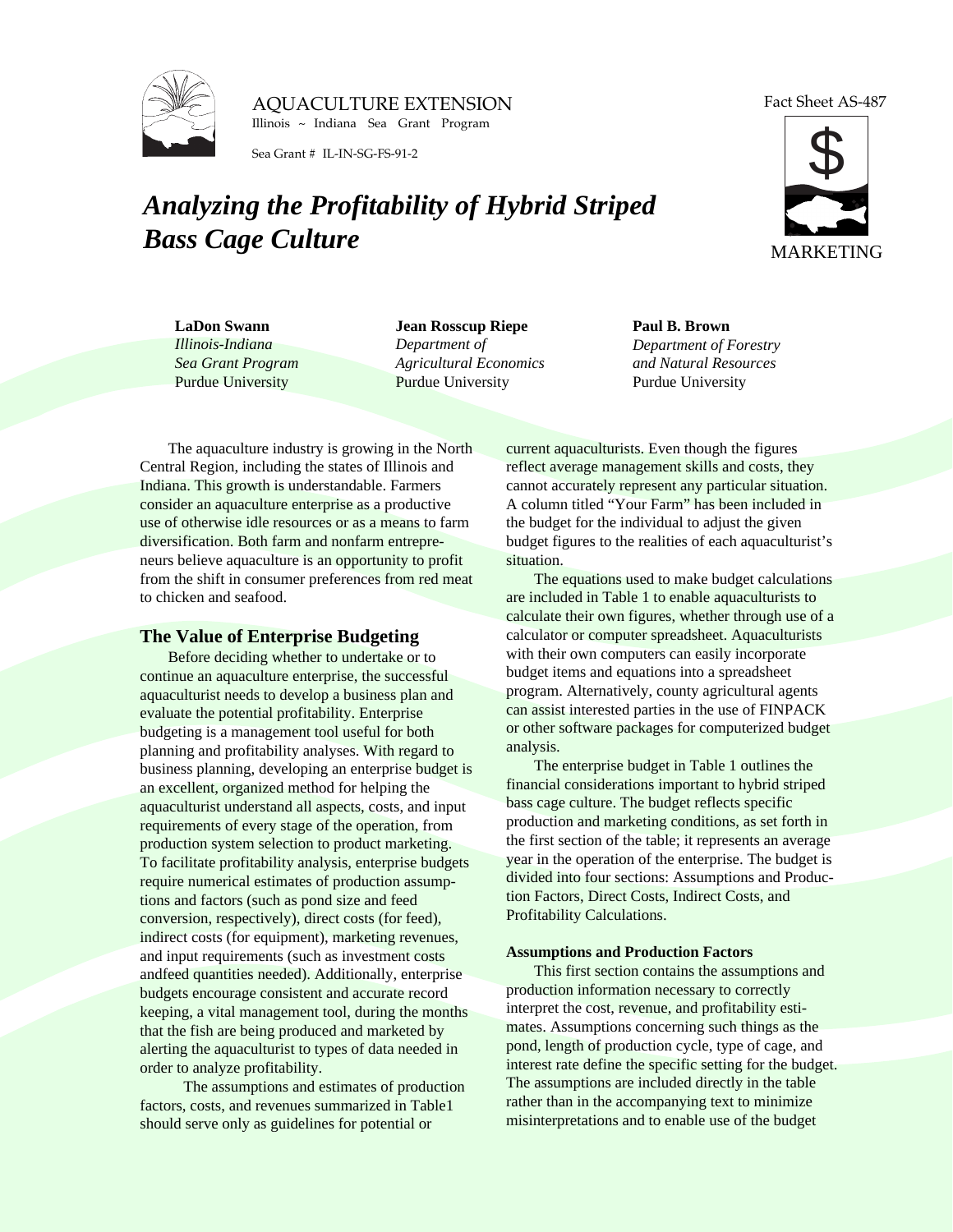# **Table 1. Enterprise budget for hybrid striped bass cage culture in an existing 5-acre pond in Indiana.**

## **Assumptions and Production Factors**

Pond size: 5 acres Production: 1,000 lbs/A = 5,000 lbs. Harvest size: 1.5 lbs Market price: \$2.00/lb. Production cycle: 6 months No. of harvested fish/cage: 250 Cage description:  $3.5'x4'$ , cylindrical Interest rate:  $12\%$ Fish marketing: fish sold live, pond-side Death loss: 10% Labor needed:  $45 \text{ min/day} = 22.5 \text{ hrs/month}$  Fingerling size:  $6-8 \text{ inches}$ No. of fish harvested:  $5,000$  lbs - 1.5 lbs = 3,333 fish<br>No. of fingerlings purchased: No. of fish ÷ 1-de. No. of fish ÷ 1-death loss =  $3333 \div 1 - .10 = 3333 \div .9 = 3704$  fingerlings No. of cages: No. fish ÷ Fish/cage =  $3333 \div 250 = 13.33 + 1 = 14$  cages No. of fingerlings/cage: No. fingerlings  $\div$  No. cages-1 = 3704  $\div$  13 = 285 fingerlings/cage Feed conversion: 2.0 lbs. feed/lb. gain Feed quantity: no. fingerlings purchased x harvest size x feed conversion 3704 x 1.5 x 2.0 = 11,112 lbs. of feed Cage construction costs:  $$15$  labor +  $$20$  frame, flotation +  $$5$  wire +  $$25$  netting =  $$65/cage$ 

:  $$65/cage \times 14 cages = $910 total$ 

# **Direct Costs**

| Budget item                    | Unit | Cost/Unit | <b>Ouantity</b> | <b>Annual Cost</b> | $%$ of TC | Your Farm |
|--------------------------------|------|-----------|-----------------|--------------------|-----------|-----------|
| Fingerlings                    | head | \$0.75    | 3.704           | \$2,778.00         | 43.7%     |           |
| Feed                           | lb.  | \$0.25    | 11.112          | 2,778.00           | 43.7%     |           |
| Chemicals                      | cage | \$2.50    | 14              | 35.00              | $0.6\%$   |           |
| Subtotal of operating capital  |      |           |                 | \$5,591.00         | 88.0%     |           |
| Interest on operating capital  |      | 6%        | \$5.591         | 335.46             | 5.3%      |           |
| <b>Total Direct Costs/Year</b> |      |           |                 | \$5,926.46         | 93.2%     |           |

## **Indirect Costs**

| <b>Budget Item</b>                                   | Useful<br>Life<br>A | Initial<br>Investment<br>B | Annual<br>Depreciation<br>$C = B \div A$ | Average<br>Interest<br>$D=(B+2)x$ i.r. | Annual Cost<br>$E = C + D$ | $%$ of<br>Total<br>Costs | Your<br>Farm |
|------------------------------------------------------|---------------------|----------------------------|------------------------------------------|----------------------------------------|----------------------------|--------------------------|--------------|
|                                                      |                     |                            |                                          |                                        |                            |                          |              |
| Cages                                                | $10$ yrs.           | \$910                      | \$91.00                                  | \$54.60                                | \$145.60                   | 2.3%                     |              |
| Boat                                                 | $10$ yrs.           | 500                        | 50.00                                    | 30.00                                  | 80.00                      | 1.3%                     |              |
| Oxygen meter                                         | $5$ yrs.            | 400                        | 80.00                                    | 24.00                                  | 104.00                     | 1.6%                     |              |
| Permits, etc.                                        | $1 \, yr.$          | 50                         | 50.00                                    | 3.00                                   | 53.00                      | 0.8%                     |              |
| Miscellaneous <sup>a</sup>                           | 4 yrs.              | 150                        | 37.50                                    | 9.00                                   | 46.50                      | 0.7%                     |              |
|                                                      |                     | \$2,010                    |                                          | \$120.60                               |                            |                          |              |
| <b>Total Indirect Costs/Year</b><br>\$429.10<br>6.8% |                     |                            |                                          |                                        |                            |                          |              |
| <sup>a</sup> Scales, rope, dipnets, and buckets.     |                     |                            |                                          |                                        |                            |                          |              |

# **Profitability Calculations**

|                                                                                                            |             | <b>Your Farm</b> |
|------------------------------------------------------------------------------------------------------------|-------------|------------------|
| Total yearly costs (Direct + Indirect)                                                                     | \$6,355.56  |                  |
| Break-even price (Total Yearly Costs $\lambda$ ), Production)                                              | \$1.27/b.   |                  |
| Break-even price - direct (Direct Costs $\lambda_{i,j}$ Production)                                        | \$1.18/b.   |                  |
| Gross revenue (Production x Market Price)                                                                  | \$10,000.00 |                  |
| Net revenue (Gross Revenue - Total Yearly Costs)                                                           | \$3,644.44  |                  |
| First year cash requirement (Total Investment $+(2 \times Total Average Interest) + Total Direct Costs)$ ) | \$8,177.66  |                  |
| First year cash requirement excluding interest (Total Investment + Subtotal of Operating Capital)          | \$7,601.00  |                  |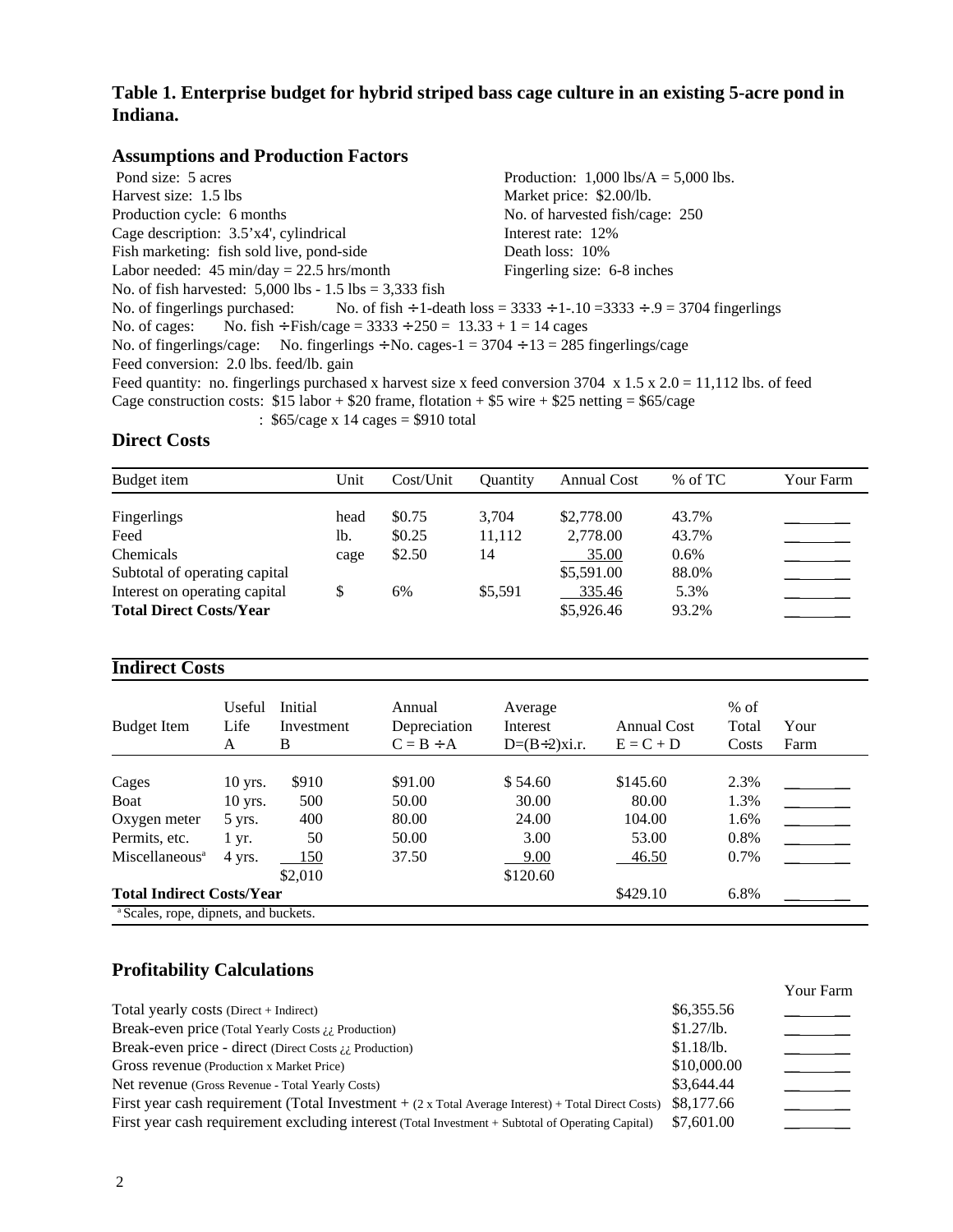apart from the text. Estimates of production factors including death loss, feed conversion, fingerling stocking rate, and cage production costs also are included because they directly affect cost and profitability estimates; however, they are cumbersome to include within the costs and profitability calculations themselves. Equations for calculating production factors are included where applicable.

#### **Direct Costs**

 The itemization and calculation of direct costs forms the second part of Table 1. Direct costs of production are costs which vary with the level of production; they are not incurred if there is no planned production in a given year. Items included as direct costs in this budget are fingerlings, feed, chemicals, and interest on operating capital (the other direct costs).

#### **Indirect Costs**

The data and equations for calculating the annual costs of budget items classified as indirect costs are included in the third section of the enterprise budget. Indirect costs are those which, once the enterprise is underway, are incurred regardless of the level of production, even if that level is zero. In Table 1, indirect costs for depreciation and interest on investment are included for the budget items cages, boat, oxygen meter, permit and licenses, and miscellaneous. All equipment items have useful lives of multiple years. Since an enterprise budget is set up to reflect costs and returns for an average year, the costs incurred by the enterprise in the first year to obtain and maintain the equipment must be spread out over the useful life of the equipment. The equations in the columns labeled A through E indicate how anannual cost for each item is calculated. The annual cost for each budget item does not vary within a production cycle and would only change if the useful life or initial investment of the budget item changed, or the interest rate paid changed.

#### **Profitability Calculations**

The final section of Table 1 contains the equations and results of profitability calculations. The calculations were based on data obtained either from the Assumptions and Production Factors section or from cost calculations in the Direct Costs and Indirect Costs sections.

**Total Yearly Costs** is the summation of total direct costs per year and total indirect costs per year.This figure reflects all costs of the enterprise for an "average" year, not for a specific year. For example, costs in the first year of operation will be quite different than costs in the second, because of the first year initial investments in land, buildings, ponds, equipment, and miscellaneous expenses.

It should be noted that the total yearly cost figure in the enterprise budget in Table 1 reflects only those costs included in the Direct Costs and Indirect Costs sections of Table 1. Depending upon the particular situation or the desired use of the enterprise budget, other items may need to be included asdirect or indirect costs. For

example, a farmer who intends to compare the profitability of an aquaculture enterprise with that of another farm enterprise may take into account the value of land, labor, and management inputs that are needed in the aquaculture enterprise. Include appropriate annual charges for these budget items in the Indirect Costs section.

 A different type of example could be used for an aquaculturist who plans to process the fish after harvest and sell fillets to a local restaurant. This alternative marketing plan might require additional direct costs for budget items such as hired processing labor, materials consumed during processing, transport fuel costs, or marketing costs. Extra indirect costs may be incurred as well: annual costs for a hauling truck, processing equipment, shed or other buildings, stainless steel processing facilities, and coolers or trays or some device in which to store or transport the fillets. It is very important for the aquaculturist to consider and include all costs determined appropriate and important for analyzing profitability.

**Break-Even Price** is calculated by dividing total yearly costs by pounds produced and marketed. The break-even price indicates the minimum market price per pound that must be obtained to cover all costs of the operation. If the aquaculturist is able to obtain a greater price, then a return to land, labor, and management is made on the enterprise. A lesser price will result in a loss. It is important for aquaculturists to know their break-even prices in order to negotiate an acceptable selling price.

**Break-Even Price/Direct** is a break-even price variation where only direct costs are used to calculate the break-even price. The Break-Even Price/Direct is useful in making economic decisions only after the enterprise has been started. Before actually undertaking production in the first and subsequent years, the aquaculturist must make a decision about whether or not producing fish at any production level is profitable for that particular production cycle. Since indirect costs are incurred regardless of the level of production, even zero, the Break-Even Price/Direct becomes the absolute minimum market price which the producer could accept and cover the direct costs of production. A market price below this price signals the producer not to undertake production at all for that production cycle. A price above indicates that not only are direct costs recouped, but all or a portion of the indirect costs are covered as well.

 **Gross Revenue** is the value of all marketed fish. The exact figure can be obtained by multiplying pounds produced and marketed by market price. Be sure that the "pound" in pounds produced is the same type as the "pound" in market price per pound. That is, if the fish are to be sold by liveweight, then the calculation should be for liveweight produced and dollars per pound of liveweight. If fillets will be sold, then both parts of the equation should be based on pounds of fillets. This concept is important when calculating break-even prices.

**Net Revenue** is the money left over once total yearly costs have been subtracted from gross revenue. Net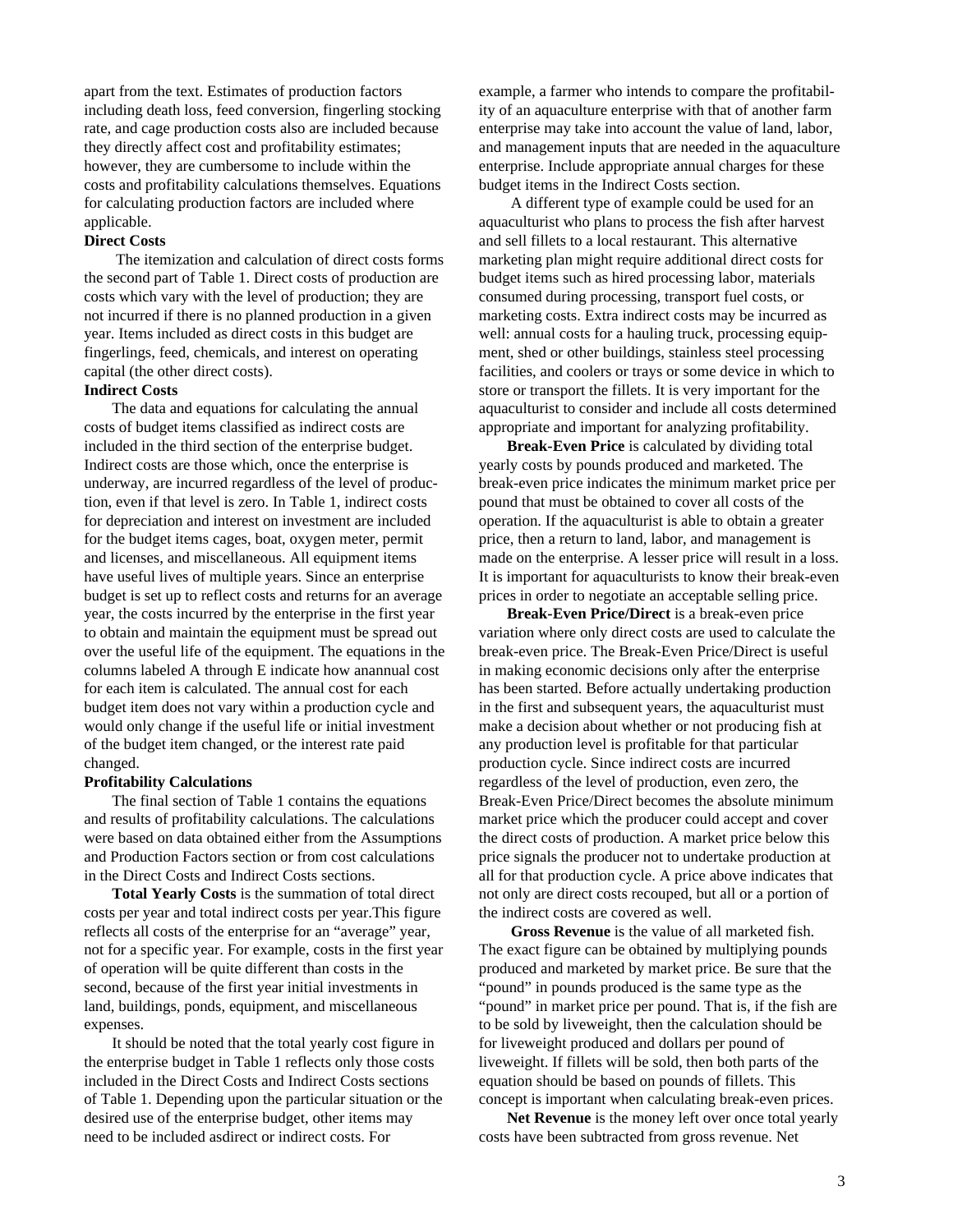revenue should be interpreted differently depending upon which costs are included as indirect costs. For example, if charges for land, labor, and management are all included in the budget as indirect costs, then net revenue is considered profit. However, if these items are not included as indirect costs, then net revenue is typically considered a return to land, labor, and management.

 .. **First Year Cash Requirement,** while not affecting the profitability of an enterprise, does enter into the decision to start up the enterprise. The first year cash requirement is a summation of all the cash outlays that are needed in the first year of production. This figure is not automatically calculated in a budget because the budget figures represent an "average" year. Cash outlays during the first year include not only payments for all direct costs, but also for the initial purchase of equipment and other indirect budget items, as well as up to one full year's interest on the initial investment amount. If the potential aquaculturist does not have or cannot raise this level of funding, the enterprise should not be

undertaken.Keep in mind that calculating the first year cash requirement cannot take the place of preparing a cashflow statement as part of the overall business plan.

**First Year Cash Requirement Excluding Interest** summarizes first year cash outlays but without the interest costs on operating capital and investment. Most enterprise budgets are put together assuming the producer needs to borrow the necessary funds; but when this is not the case for a particular situation, interest costs can be dropped from the entire budget.

In a world of limited resources, the aquaculturist must decide which budget parameters (assumptions, production factors, costs, etc.) need the most careful attention in order to ensure profitability. It is very easy, in the name of minimizing costs, to spend 60% of the hours devoted to labor and management of the enterprise on budget parameters which, when their values fluctuate, have only negligible effects on total costs or break-even price. Efficiency demands that the producer eliminate and concentrate. Table 2 contains alternative values for

| <b>Budget</b>                                  | Break-even prices (percent change from budget)  | Sensitivity<br>Pctg. <sup>a</sup> |                                 |                                  |        |
|------------------------------------------------|-------------------------------------------------|-----------------------------------|---------------------------------|----------------------------------|--------|
| parameters                                     | Alternative values (percent change from budget) |                                   |                                 |                                  |        |
| <b>Harvest Size</b><br>(lbs. per fish)         | $$1.39(+9\%)$<br>$1.25(-17%)$                   | \$1.27(0%)<br>$1.50(0\%)$         | $$1.19(-6%)$<br>$1.75 (+17%)$   | $$1.12(-12\%)$<br>$2.00 (+33%)$  | 57-35% |
| Death Loss<br>(percent)                        | $$1.21 (-5%)$<br>$5(.50\%)$                     | \$1.27(0%)<br>$10(0\%)$           | $$1.34 (+6%)$<br>$15 (+50\%)$   | $$1.42 (+12\%)$<br>$20 (+100\%)$ | 12%    |
| <b>Feed Conversion</b><br>(lbs. feed/lb. gain) | $$1.12 (-12%)$<br>$1.5(-25%)$                   | \$1.27(0%)<br>$2.0(0\%)$          | $$1.42 (+12\%)$<br>$2.5 (+25%)$ | $$1.57 (+24%)$<br>$3.0 (+50\%)$  | 44%    |
| Feed Cost                                      | $$1.04 (-18%)$<br>$0.15(-40%)$                  | $$1.15(-9%)$<br>$0.20(-20\%)$     | \$1.27(0%)<br>$0.25(0\%)$       | $$1.39(+9\%)$<br>$0.30 (+20\%)$  | 44%    |
| $$$ per lb.)<br><b>Fingerling Cost</b>         | $$1.11 (+13%)$                                  | $$1.19(-6%)$                      | \$1.27(0%)                      | $$1.35(+6%)$                     | 44%    |
| (\$ per head)<br>Interest                      | $0.55(-27%)$                                    | $0.65(-13%)$                      | $0.75(0\%)$                     | $0.85 (+13%)$                    | 7%     |
| (% per annum)                                  | $$1.24 (-2%)$<br>$8(-33%)$                      | $$1.26(-1%)$<br>$10(-17%)$        | \$1.27(0%)<br>$12(0\%)$         | $$1.29 (+2\%)$<br>$14 (+17%)$    |        |

## **Table 2. Effect of changes in key budget parameters on break-even price and profitability.**

a Percentage by which total costs and break-even price will change given a 100% change in the value of a budgetparameter; or, given any percentage change in a budget parameter, the proportion of that change that is passed alongto total costs and break-even price.